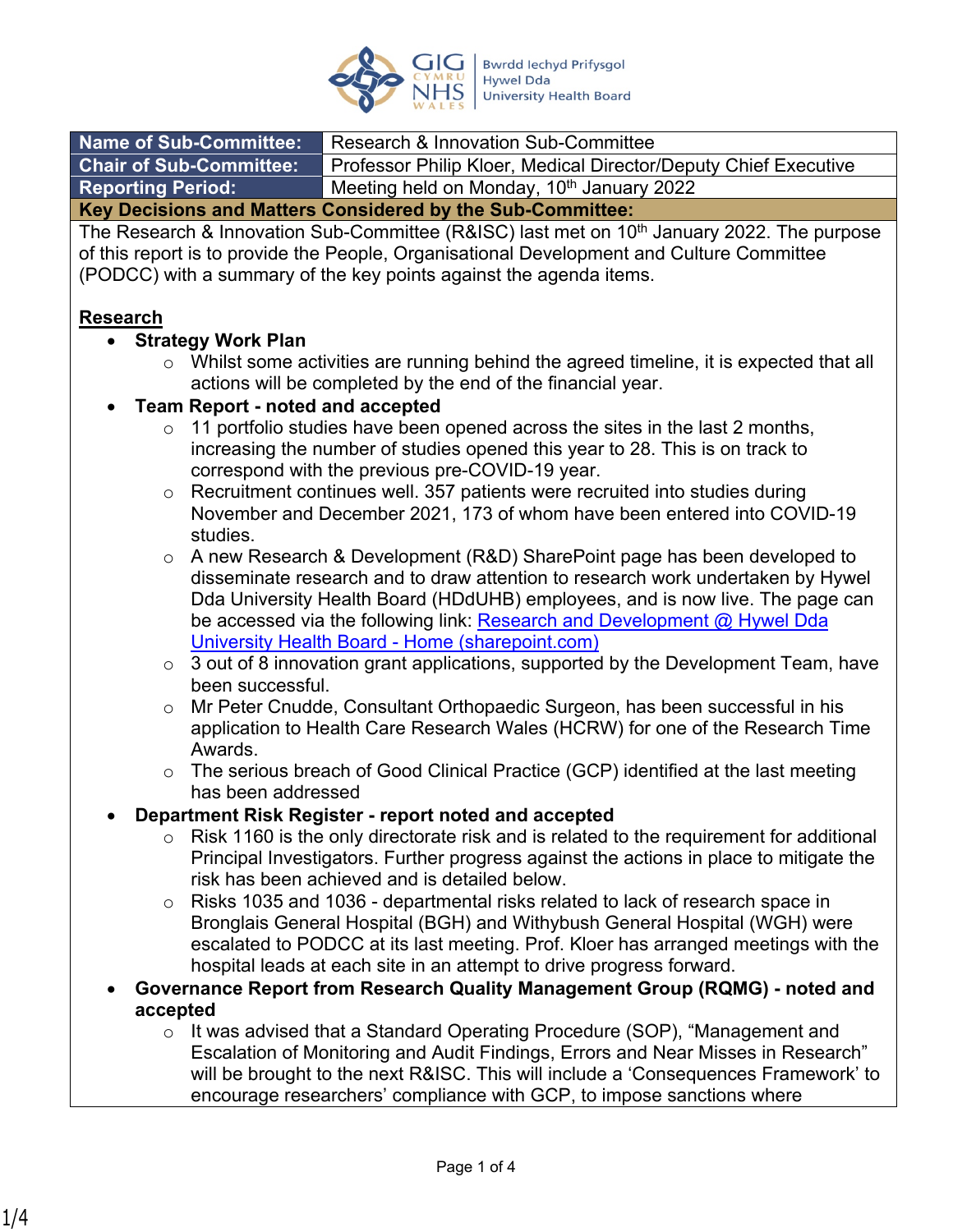necessary and to hold Chief Investigators (CIs) /Principal Investigators (PIs) to account.

# **Financial Report - noted and accepted**

- $\circ$  The financial position at the end of 2021/22 is set to breakeven.
- **National Developments verbal report**
	- o R&I continue to meet with HCRW to discuss the financial settlement for R&D for 2022/23, as a result of an increase in funding at UK level.
- **Local Performance Framework report noted and accepted**
	- $\circ$  HCRW have created a monthly Power BI dashboard to demonstrate R&I delivery performance metrics.
	- o R&D, Finance and Informatics are working together to produce a Power BI dashboard to share measurements against the Strategy. The dashboard will include bi-monthly, quarterly, 6-monthly and annual reports. A draft will be ready for the next R&ISC.

#### **Clinical Leadership Across R&D – report noted and accepted (related to Risk 1160)**

- o Following a recent lack of research leadership, a team of clinical leads have been appointed:
	- Consultant surgeon based in Glangwili General Hospital (GGH).
	- Oncologist providing leadership in oncology studies across all sites.
	- Sexual health consultant providing leadership in both primary and community studies across all sites.
- o Progress is being made on a regional ophthalmology post, which will have dedicated sessions for research within HDdUHB.

# **Peer Review Report - noted and accepted**

- o A peer review was undertaken on 10th and 11th August 2021.
- $\circ$  The report has now been received and shared with the R&ISC.
- $\circ$  A management action plan has been developed with it agreed that these actions will be incorporated into the R&I Strategy Action Plan.

# **Commercial Studies – report noted and accepted**

- o Introducing commercial studies into the GGH and BGH sites is one of the objectives in the Research & Innovation Strategy.
- $\circ$  A plan has been put in place to manage the start-up of this activity.
- o Funding for a research nurse has been requested from HCRW. Progress with commercial studies is dependent on this appointment.

# **Pentre Awel Report - noted and accepted**

- o A report was introduced setting out HDdUHB's proposed Research and Innovation facility requirements at the Pentre Awel site, incorporating space for the Prince Phillip Hospital (PPH) Clinical Engineering laboratory. Confirmation of these requirements will inform the heads of terms and subsequent lease negotiations with the scheme's proprietor, Carmarthenshire County Council.
- o The R&ISC was content with the scope of the proposal.

# **Development & Innovation**

- **Intellectual Property (IP) Policy report noted and accepted**
	- o A joint IP Policy was developed in 2017 between Abertawe Bro Morgannwg UHB and HDdUHB to provide guidance to staff, recognising both the UHB's role and the employees' role in creating and exploiting IP. There is currently no active IP Policy within HDdUHB.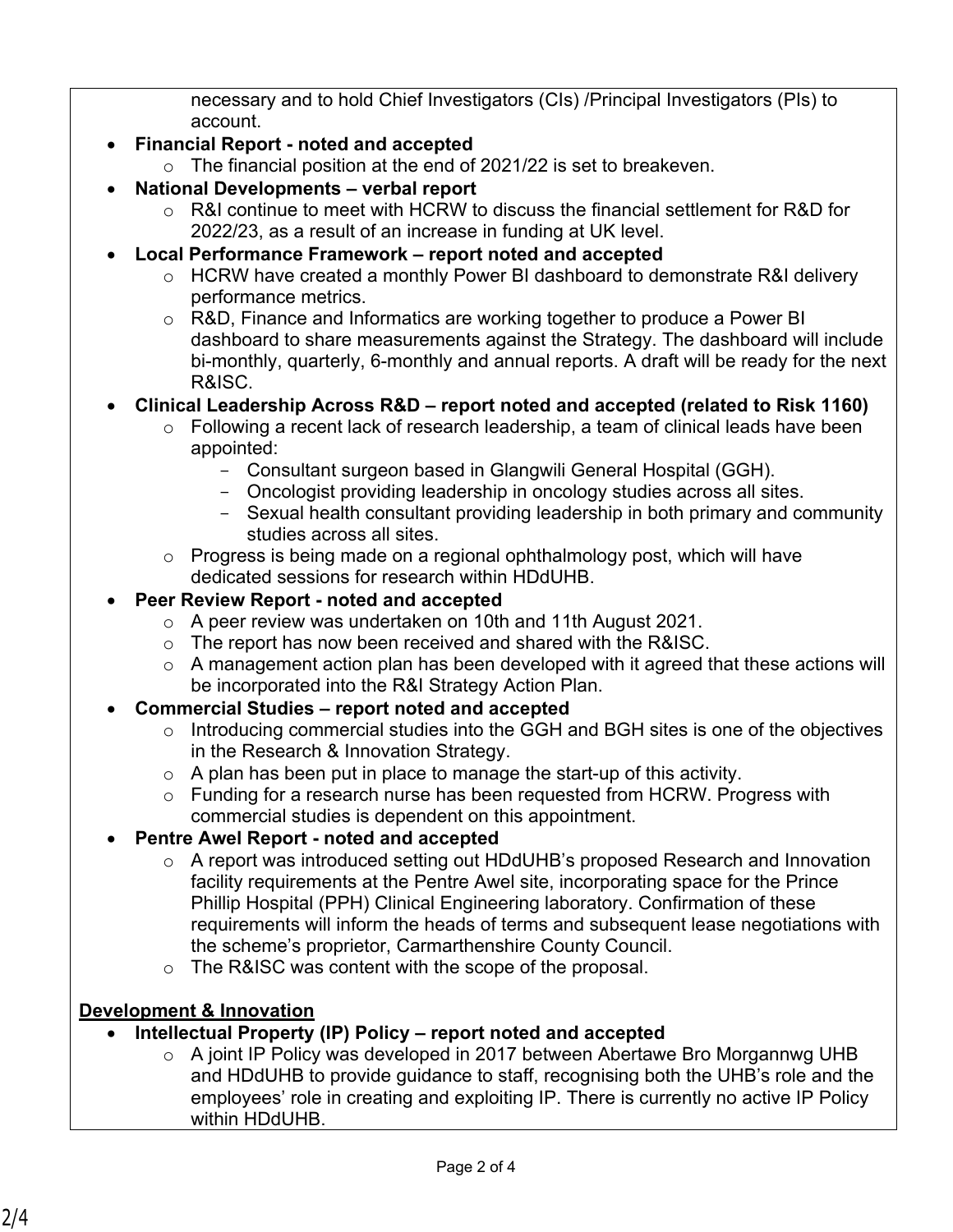o It was agreed to develop a new policy, and R&ISC requested that this be completed within 9 months.

# **TriTech Reports - noted and accepted.**

- o TriTech sits under R&I and links in with the R&I Strategy.
- $\circ$  A 3-5 year business plan is being developed. It will be a collaborative plan with partner universities. The draft business case will be produced in the coming months.
- o A previous risk associated with the Quality Manager being on long-term leave has now been alleviated with a temporary member of staff providing cover from 4th January 2022.

#### **Matters Requiring People, Organisational Development & Culture Committee Level Consideration or Approval:**

To note that a new Intellectual Property policy will be developed within 9 months which, following due Written Control Documentation process, PODCC will be requested to approve.

#### **Risks / Matters of Concern:**

#### **RISK 1160 (Directorate Risk)**

|                                                                                                                                                                                                                                                                      | <b>SCORE</b>    | <b>ACTIONS UNDERTAKEN</b>                                                                                                                                                                                                                                                                                                                                                                                                                                                                                                                                                                                                                                                                                                                                                                                                                                                                           |
|----------------------------------------------------------------------------------------------------------------------------------------------------------------------------------------------------------------------------------------------------------------------|-----------------|-----------------------------------------------------------------------------------------------------------------------------------------------------------------------------------------------------------------------------------------------------------------------------------------------------------------------------------------------------------------------------------------------------------------------------------------------------------------------------------------------------------------------------------------------------------------------------------------------------------------------------------------------------------------------------------------------------------------------------------------------------------------------------------------------------------------------------------------------------------------------------------------------------|
| There is a<br>This is<br>risk of a<br>caused by a<br>lack of<br>decreasing<br>research<br>research<br>portfolio,<br>leadership<br>both in<br>across<br><b>HDdUHB</b><br>amount as<br>(staff able to<br>well as<br>diversity<br>act as<br>Principal<br>Investigators) | 12 <sup>2</sup> | 14/01/22 - A competitive process has been<br>concluded that has led to the appointment of three<br>new clinical leads for research<br>(Oncology, Women's Health, and the GGH site).<br>The arrangements will be tested over the next 6<br>months before deciding whether to extend to other<br>sites and specialities.<br>14/01/22<br>Developments include:<br>- A planned regional ophthalmology post will have<br>dedicated sessions for research within HDdUHB;<br>- A colorectal cancer surgeon has two sessions<br>protected for research initially supported by a grant<br>(Moondance Cancer Initiative), but with HDdUHB<br>commitment to continue to support if successful;<br>and<br>- A research midwife with three days a week for<br>developing the midwifery research portfolio, funded<br>by R&D.<br>ACTIONS PLANNED - 14/01/22<br>Extend the plan for research leadership to nursing |

# **Planned Sub-Committee Business for the Next Reporting Period:**

# **Future Reporting:**

In addition to routine business, the R&ISC will receive reports on:

- An SOP, "Management and Escalation of Monitoring and Audit Findings, Errors and Near Misses in Research". This will include a 'Consequences Framework'.
- Updates on progress surrounding the research facilities in BGH.